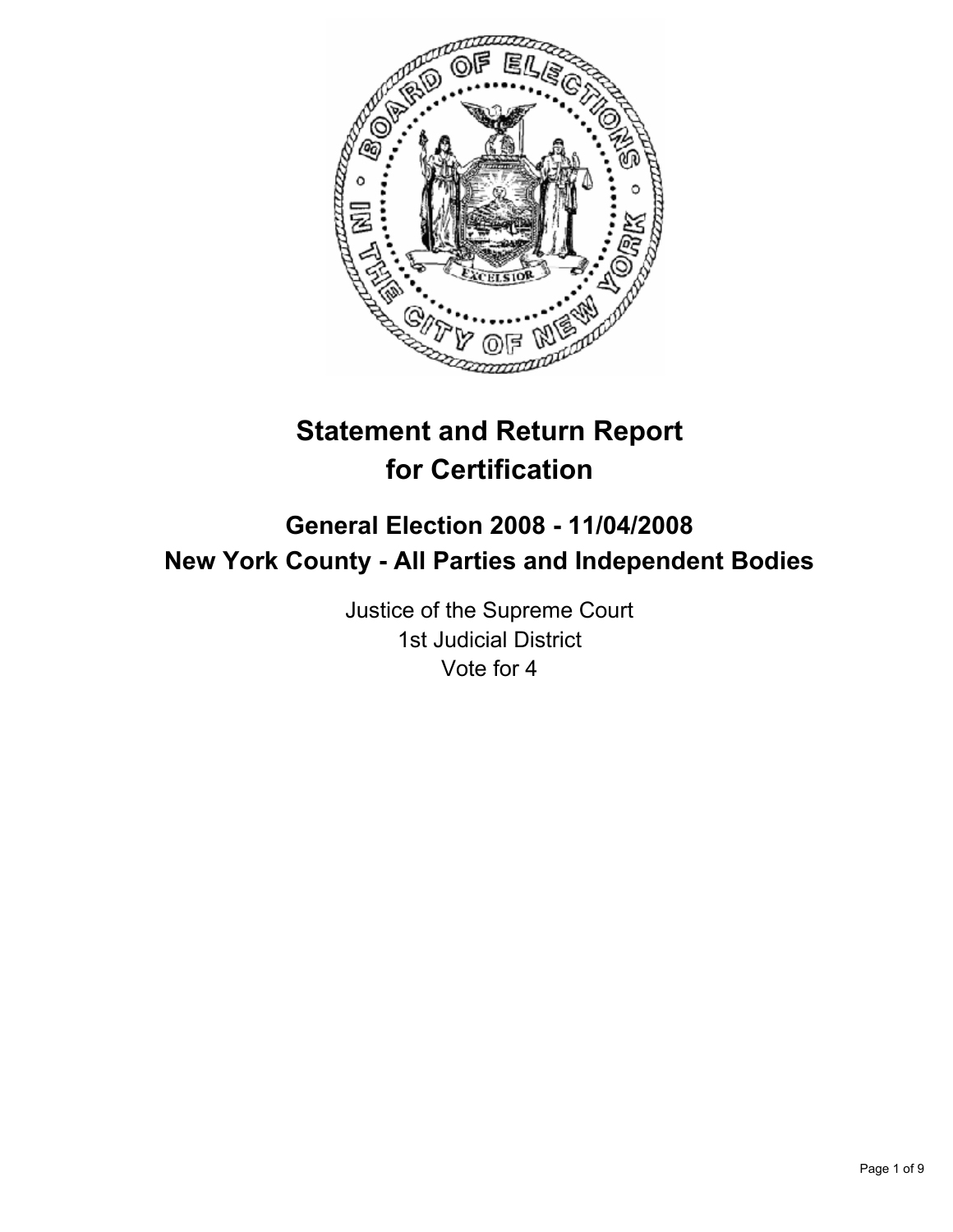

| <b>PUBLIC COUNTER</b>                 | 39,600  |  |
|---------------------------------------|---------|--|
| <b>EMERGENCY</b>                      | 268     |  |
| ABSENTEE/MILITARY                     | 1,468   |  |
| <b>AFFIDAVIT</b>                      | 2,066   |  |
| <b>Total Ballots</b>                  | 44,042  |  |
| MARTIN SCHOENFELD (DEMOCRATIC)        | 23,297  |  |
| <b>MARTIN SCHOENFELD (REPUBLICAN)</b> | 5,408   |  |
| <b>MARCY L KAHN (DEMOCRATIC)</b>      | 21,682  |  |
| MARCY L KAHN (REPUBLICAN)             | 4,817   |  |
| JUDITH J GISCHE (DEMOCRATIC)          | 22,693  |  |
| SHIRLEY WERNER KORNREICH (DEMOCRATIC) | 22,149  |  |
| ALAN FLACKS (WRITE-IN)                | 4       |  |
| SALVATORE FRAGLIOSS (WRITE-IN)        | 6       |  |
| SHIRLEY WERNER KORNREICH (WRITE-IN)   |         |  |
| <b>Total Votes</b>                    | 100,057 |  |
| Unrecorded                            | 76,111  |  |

| PUBLIC COUNTER                        | 54,027         |
|---------------------------------------|----------------|
| <b>EMERGENCY</b>                      | 18             |
| ABSENTEE/MILITARY                     | 2,688          |
| <b>AFFIDAVIT</b>                      | 2,761          |
| <b>Total Ballots</b>                  | 60,941         |
| MARTIN SCHOENFELD (DEMOCRATIC)        | 34,258         |
| MARTIN SCHOENFELD (REPUBLICAN)        | 11,956         |
| MARCY L KAHN (DEMOCRATIC)             | 33,247         |
| MARCY L KAHN (REPUBLICAN)             | 11,272         |
| JUDITH J GISCHE (DEMOCRATIC)          | 34,924         |
| SHIRLEY WERNER KORNREICH (DEMOCRATIC) | 34,819         |
| DAMCINTOSH (WRITE-IN)                 |                |
| MATTHEW V GRIECO (WRITE-IN)           |                |
| RALPH NADER (WRITE-IN)                |                |
| ROD STEWART (WRITE-IN)                | $\overline{2}$ |
| <b>Total Votes</b>                    | 160,481        |
| Unrecorded                            | 83,283         |
|                                       |                |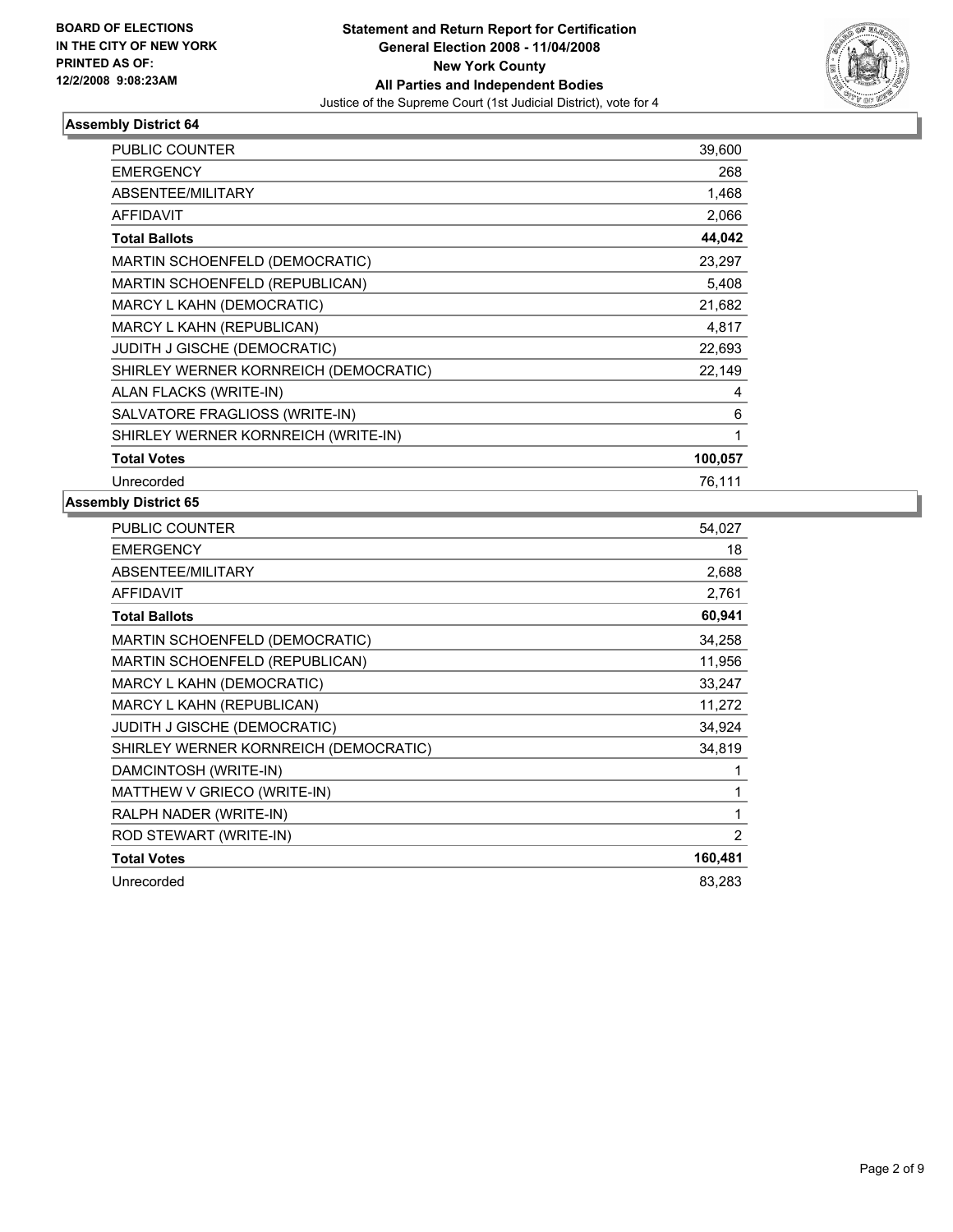

| <b>PUBLIC COUNTER</b>                 | 58,049  |
|---------------------------------------|---------|
| <b>EMERGENCY</b>                      | 339     |
| ABSENTEE/MILITARY                     | 3,917   |
| <b>AFFIDAVIT</b>                      | 2,803   |
| <b>Total Ballots</b>                  | 67,362  |
| MARTIN SCHOENFELD (DEMOCRATIC)        | 44,450  |
| MARTIN SCHOENFELD (REPUBLICAN)        | 6,813   |
| MARCY L KAHN (DEMOCRATIC)             | 43,576  |
| MARCY L KAHN (REPUBLICAN)             | 6,428   |
| JUDITH J GISCHE (DEMOCRATIC)          | 45,384  |
| SHIRLEY WERNER KORNREICH (DEMOCRATIC) | 44,259  |
| ANABELLE 5 YEARS OLD (WRITE-IN)       |         |
| DAKOTA 5 1/2 YEARS OLD (WRITE-IN)     |         |
| MARK ALLEN WORKSMAN (WRITE-IN)        |         |
| MARY C KAPANE (WRITE-IN)              |         |
| METER BLACK 5 YRS OLD (WRITE-IN)      |         |
| <b>Total Votes</b>                    | 190,915 |
| Unrecorded                            | 78,533  |

| PUBLIC COUNTER                        | 60,184  |
|---------------------------------------|---------|
| <b>EMERGENCY</b>                      | 377     |
| ABSENTEE/MILITARY                     | 3,482   |
| <b>AFFIDAVIT</b>                      | 2,600   |
| <b>Total Ballots</b>                  | 68,608  |
| MARTIN SCHOENFELD (DEMOCRATIC)        | 44,488  |
| MARTIN SCHOENFELD (REPUBLICAN)        | 8,652   |
| MARCY L KAHN (DEMOCRATIC)             | 43,515  |
| MARCY L KAHN (REPUBLICAN)             | 8,279   |
| JUDITH J GISCHE (DEMOCRATIC)          | 45,013  |
| SHIRLEY WERNER KORNREICH (DEMOCRATIC) | 45,056  |
| DAVID SACK (WRITE-IN)                 |         |
| ERIC STIEGLITZ (WRITE-IN)             |         |
| LAURA BARON (WRITE-IN)                |         |
| MICHELLE EXLINE (WRITE-IN)            |         |
| WM J CLINTON (WRITE-IN)               |         |
| <b>Total Votes</b>                    | 195,008 |
| Unrecorded                            | 79,424  |
|                                       |         |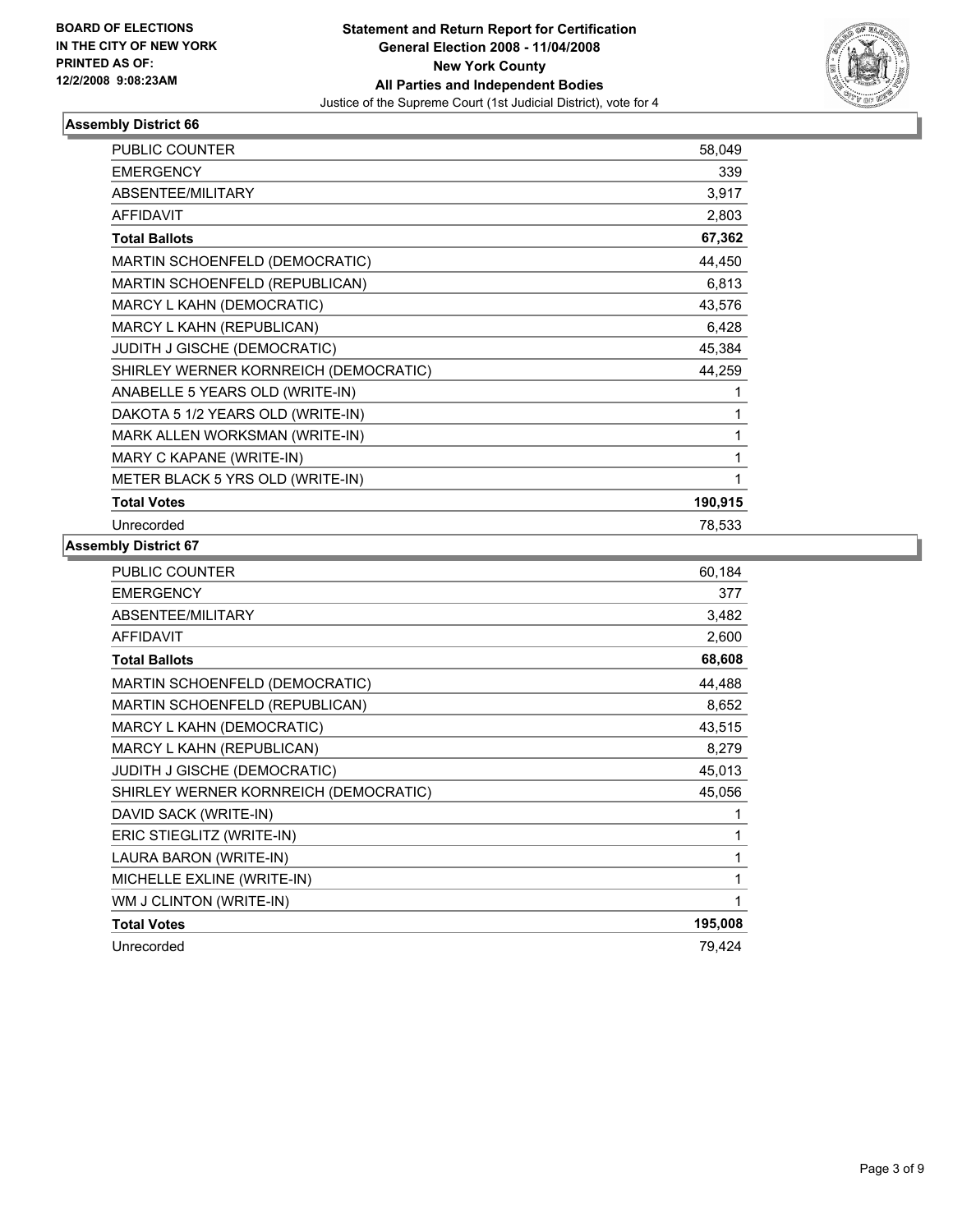

| PUBLIC COUNTER                           | 41,406  |
|------------------------------------------|---------|
| <b>EMERGENCY</b>                         | 264     |
| ABSENTEE/MILITARY                        | 1,079   |
| <b>AFFIDAVIT</b>                         | 2,542   |
| <b>Total Ballots</b>                     | 45,563  |
| MARTIN SCHOENFELD (DEMOCRATIC)           | 26,994  |
| MARTIN SCHOENFELD (REPUBLICAN)           | 2,068   |
| MARCY L KAHN (DEMOCRATIC)                | 25,381  |
| MARCY L KAHN (REPUBLICAN)                | 1,802   |
| JUDITH J GISCHE (DEMOCRATIC)             | 25,808  |
| SHIRLEY WERNER KORNREICH (DEMOCRATIC)    | 25,012  |
| I DON'T VOTE BESIDE PRESIDENT (WRITE-IN) |         |
| OLATI JOHNSON (WRITE-IN)                 |         |
| <b>Total Votes</b>                       | 107,067 |
| Unrecorded                               | 75,185  |

### **Assembly District 69**

| <b>PUBLIC COUNTER</b>                 | 54,202  |
|---------------------------------------|---------|
| <b>EMERGENCY</b>                      | 503     |
| ABSENTEE/MILITARY                     | 2,626   |
| AFFIDAVIT                             | 2,206   |
| <b>Total Ballots</b>                  | 60,942  |
| MARTIN SCHOENFELD (DEMOCRATIC)        | 40,922  |
| MARTIN SCHOENFELD (REPUBLICAN)        | 4,107   |
| MARCY L KAHN (DEMOCRATIC)             | 39,279  |
| MARCY L KAHN (REPUBLICAN)             | 3,873   |
| JUDITH J GISCHE (DEMOCRATIC)          | 40,589  |
| SHIRLEY WERNER KORNREICH (DEMOCRATIC) | 40.325  |
| <b>Total Votes</b>                    | 169,095 |
| Unrecorded                            | 74,673  |

| 621<br>1,309<br>2,839<br>51,531<br>33,992<br>1,105<br>31,790<br>1,017<br>31,800<br>31,664<br>131,369 | <b>PUBLIC COUNTER</b>                 | 46,522 |
|------------------------------------------------------------------------------------------------------|---------------------------------------|--------|
|                                                                                                      | <b>EMERGENCY</b>                      |        |
|                                                                                                      | ABSENTEE/MILITARY                     |        |
|                                                                                                      | <b>AFFIDAVIT</b>                      |        |
|                                                                                                      | <b>Total Ballots</b>                  |        |
|                                                                                                      | <b>MARTIN SCHOENFELD (DEMOCRATIC)</b> |        |
|                                                                                                      | MARTIN SCHOENFELD (REPUBLICAN)        |        |
|                                                                                                      | MARCY L KAHN (DEMOCRATIC)             |        |
|                                                                                                      | MARCY L KAHN (REPUBLICAN)             |        |
|                                                                                                      | JUDITH J GISCHE (DEMOCRATIC)          |        |
|                                                                                                      | SHIRLEY WERNER KORNREICH (DEMOCRATIC) |        |
|                                                                                                      | <b>BARACK OBAMA (WRITE-IN)</b>        |        |
|                                                                                                      | <b>Total Votes</b>                    |        |
|                                                                                                      | Unrecorded                            | 74,755 |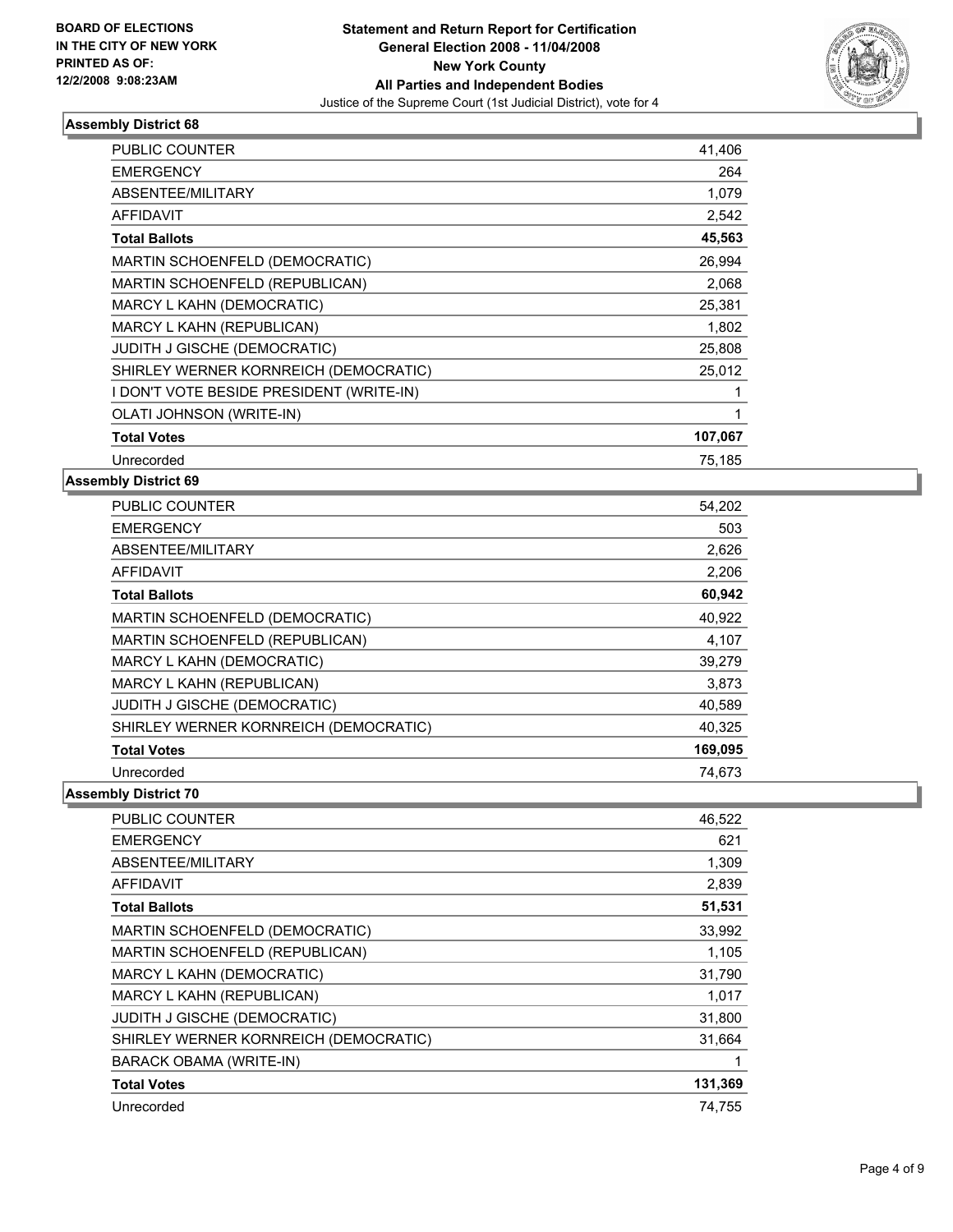

| <b>PUBLIC COUNTER</b>                 | 44,210  |
|---------------------------------------|---------|
| <b>EMERGENCY</b>                      | 383     |
| ABSENTEE/MILITARY                     | 1,272   |
| AFFIDAVIT                             | 2,313   |
| <b>Total Ballots</b>                  | 48,671  |
| <b>MARTIN SCHOENFELD (DEMOCRATIC)</b> | 31,922  |
| MARTIN SCHOENFELD (REPUBLICAN)        | 2,739   |
| MARCY L KAHN (DEMOCRATIC)             | 30,077  |
| MARCY L KAHN (REPUBLICAN)             | 2,471   |
| JUDITH J GISCHE (DEMOCRATIC)          | 30,537  |
| SHIRLEY WERNER KORNREICH (DEMOCRATIC) | 29,796  |
| <b>Total Votes</b>                    | 127,542 |
| Unrecorded                            | 67,142  |

| <b>PUBLIC COUNTER</b>                 | 34,350 |
|---------------------------------------|--------|
| <b>EMERGENCY</b>                      | 126    |
| ABSENTEE/MILITARY                     | 524    |
| AFFIDAVIT                             | 1,610  |
| <b>Total Ballots</b>                  | 36,924 |
| MARTIN SCHOENFELD (DEMOCRATIC)        | 23,477 |
| MARTIN SCHOENFELD (REPUBLICAN)        | 1,848  |
| MARCY L KAHN (DEMOCRATIC)             | 21,537 |
| MARCY L KAHN (REPUBLICAN)             | 1,561  |
| JUDITH J GISCHE (DEMOCRATIC)          | 21,876 |
| SHIRLEY WERNER KORNREICH (DEMOCRATIC) | 21,454 |
| <b>Total Votes</b>                    | 91,753 |
| Unrecorded                            | 55.943 |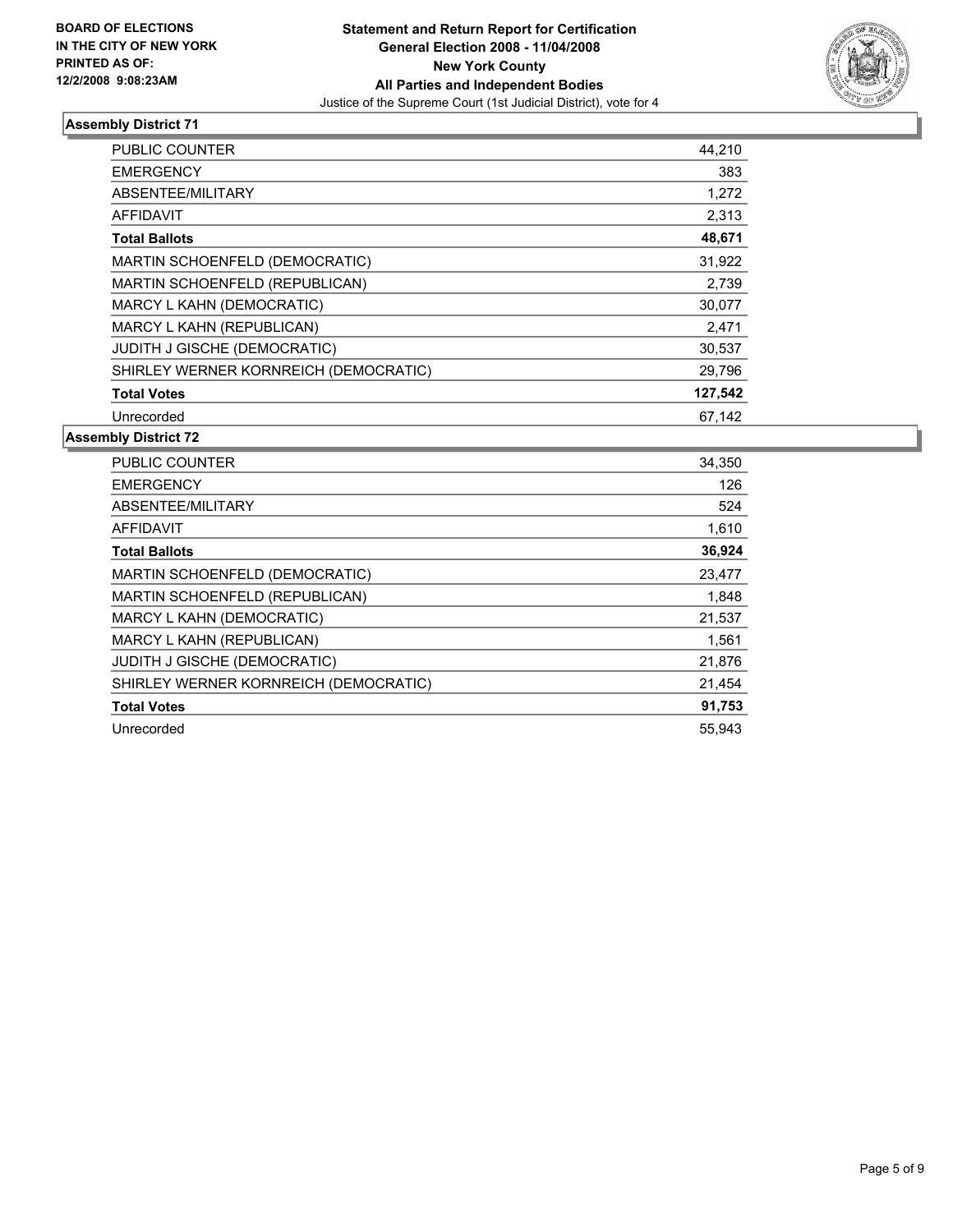

| <b>PUBLIC COUNTER</b>                 | 55,306         |
|---------------------------------------|----------------|
| <b>EMERGENCY</b>                      | 781            |
| ABSENTEE/MILITARY                     | 3,461          |
| <b>AFFIDAVIT</b>                      | 2,432          |
| <b>Total Ballots</b>                  | 63,895         |
| MARTIN SCHOENFELD (DEMOCRATIC)        | 34,440         |
| MARTIN SCHOENFELD (REPUBLICAN)        | 14,363         |
| MARCY L KAHN (DEMOCRATIC)             | 33,357         |
| MARCY L KAHN (REPUBLICAN)             | 13,803         |
| JUDITH J GISCHE (DEMOCRATIC)          | 35,241         |
| SHIRLEY WERNER KORNREICH (DEMOCRATIC) | 35,157         |
| ALLAN SERETTI (WRITE-IN)              |                |
| CLAUDIA ZEITZ POSTER (WRITE-IN)       | 1              |
| CRAIG R HEEREN (WRITE-IN)             | 1              |
| DANIEL J. CLARK (WRITE-IN)            | 1              |
| ERVIN JOHNSON (WRITE-IN)              | 1              |
| GOY VAM (WRITE-IN)                    | 1              |
| <b>GRAHAN MAJORHART (WRITE-IN)</b>    | 1              |
| JOHN HANSON (WRITE-IN)                | 1              |
| JUDITH J GISCHE (WRITE-IN)            | 1              |
| KERRY HAJKO (WRITE-IN)                | 1              |
| MARTIN SCHOENFELD (WRITE-IN)          |                |
| MARTIN SCHOENFIELD (WRITE-IN)         | 1              |
| RON PAUL (WRITE-IN)                   | 1              |
| SOPHE (WRITE-IN)                      | $\overline{2}$ |
| <b>Total Votes</b>                    | 166,376        |
| Unrecorded                            | 89,204         |

PUBLIC COUNTER 53,063 EMERGENCY 493 ABSENTEE/MILITARY 2,367

**Total Ballots 59,627**  MARTIN SCHOENFELD (DEMOCRATIC) 35,999 MARTIN SCHOENFELD (REPUBLICAN) 7,174 MARCY L KAHN (DEMOCRATIC) 34,814 MARCY L KAHN (REPUBLICAN) 6,653 JUDITH J GISCHE (DEMOCRATIC) 35,803 SHIRLEY WERNER KORNREICH (DEMOCRATIC) 35,026

AFFIDAVIT 2,613

**Total Votes 155,469**  Unrecorded 83,039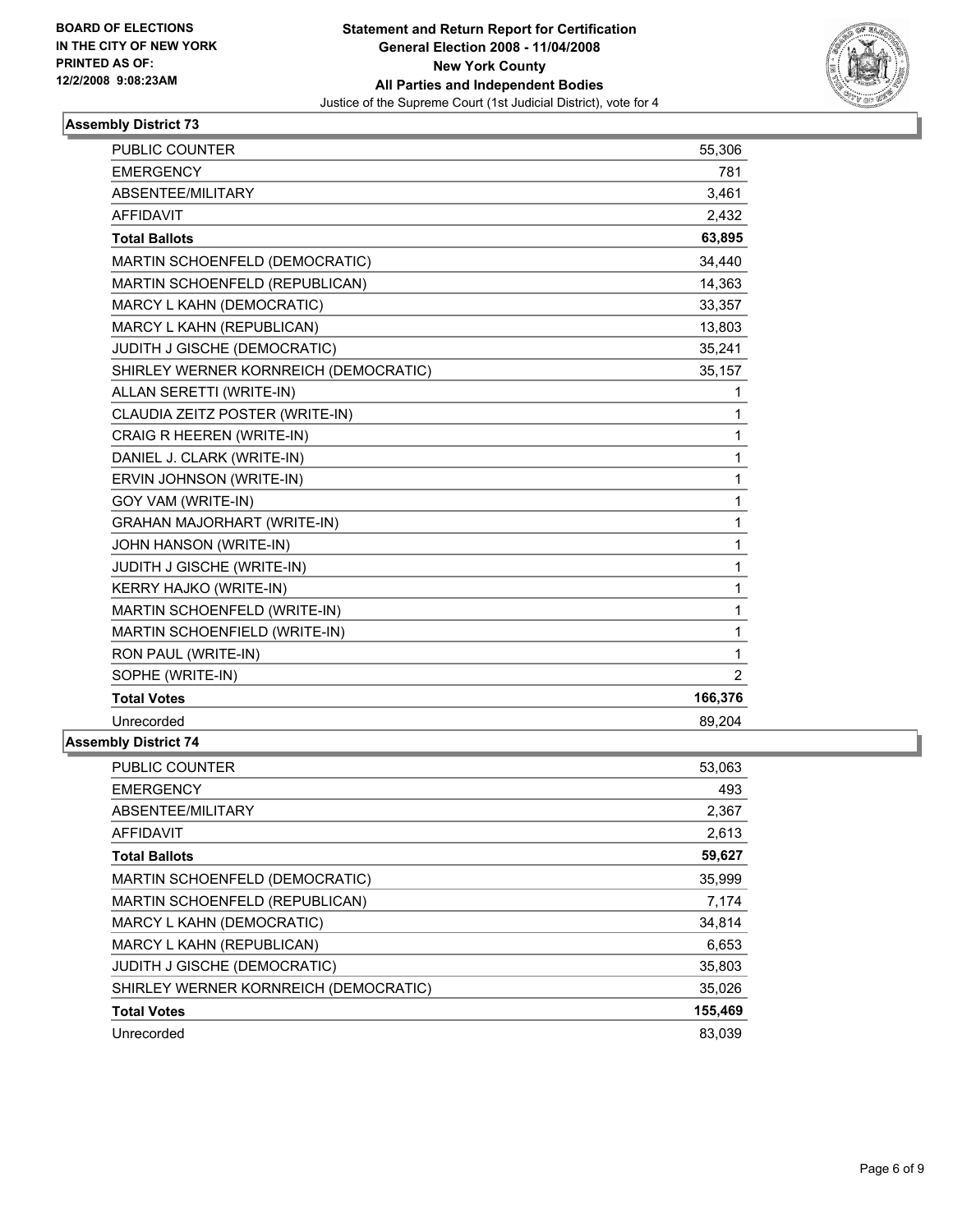

| PUBLIC COUNTER                        | 57,018  |
|---------------------------------------|---------|
| <b>EMERGENCY</b>                      | 595     |
| ABSENTEE/MILITARY                     | 3,268   |
| <b>AFFIDAVIT</b>                      | 2,894   |
| <b>Total Ballots</b>                  | 65,460  |
| MARTIN SCHOENFELD (DEMOCRATIC)        | 40,831  |
| MARTIN SCHOENFELD (REPUBLICAN)        | 8,437   |
| MARCY L KAHN (DEMOCRATIC)             | 39,730  |
| MARCY L KAHN (REPUBLICAN)             | 8,213   |
| JUDITH J GISCHE (DEMOCRATIC)          | 41,285  |
| SHIRLEY WERNER KORNREICH (DEMOCRATIC) | 40,986  |
| ANNE DE MARE (WRITE-IN)               | 1       |
| ANNE PETTER (WRITE-IN)                | 1       |
| <b>BRIAN PICKETT (WRITE-IN)</b>       | 1       |
| CHRIS WELLS (WRITE-IN)                | 1       |
| DAVID SACK (WRITE-IN)                 | 1       |
| ERIC STIEGLITZ (WRITE-IN)             | 1       |
| HILLARY CLINTON (WRITE-IN)            | 1       |
| <b>JASON HERMAN (WRITE-IN)</b>        | 1       |
| JENNIFER WOODARD (WRITE-IN)           | 1       |
| KENNETH J BIALKIN (WRITE-IN)          | 1       |
| LAURA BARON (WRITE-IN)                | 1       |
| LUCY MARTINEZ (WRITE-IN)              | 4       |
| MAYOR BLOOMBERG (WRITE-IN)            | 1       |
| NEIL JOHNSON (WRITE-IN)               | 1       |
| ROBERT LUCKY (WRITE-IN)               | 1       |
| ROGER S. BLANK ENQ (WRITE-IN)         | 1       |
| <b>Total Votes</b>                    | 179,501 |
| Unrecorded                            | 82,339  |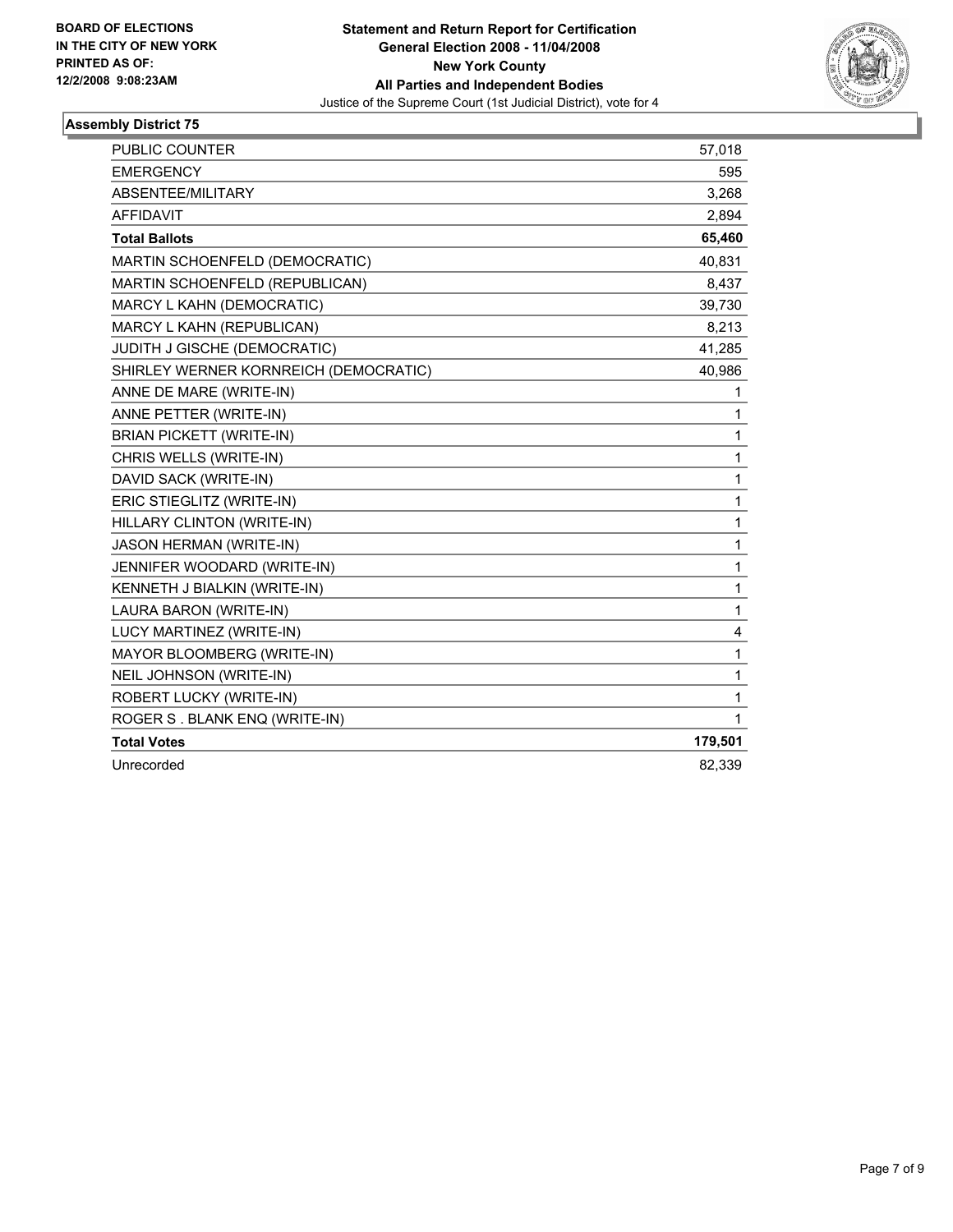

# **Total for Justice of the Supreme Court (1st Judicial District) - New York County**

| PUBLIC COUNTER                           | 597,937                 |
|------------------------------------------|-------------------------|
| EMERGENCY                                | 4,768                   |
| ABSENTEE/MILITARY                        | 27,461                  |
| AFFIDAVIT                                | 29,679                  |
| <b>Total Ballots</b>                     | 673,566                 |
| MARTIN SCHOENFELD (DEMOCRATIC)           | 415,070                 |
| MARTIN SCHOENFELD (REPUBLICAN)           | 74,670                  |
| MARCY L KAHN (DEMOCRATIC)                | 397,985                 |
| MARCY L KAHN (REPUBLICAN)                | 70,189                  |
| JUDITH J GISCHE (DEMOCRATIC)             | 410,953                 |
| SHIRLEY WERNER KORNREICH (DEMOCRATIC)    | 405,703                 |
| ALAN FLACKS (WRITE-IN)                   | 4                       |
| ALLAN SERETTI (WRITE-IN)                 | 1                       |
| ANABELLE 5 YEARS OLD (WRITE-IN)          | 1                       |
| ANNE DE MARE (WRITE-IN)                  | 1                       |
| ANNE PETTER (WRITE-IN)                   | 1                       |
| <b>BARACK OBAMA (WRITE-IN)</b>           | 1                       |
| <b>BRIAN PICKETT (WRITE-IN)</b>          | 1                       |
| CHRIS WELLS (WRITE-IN)                   | 1                       |
| CLAUDIA ZEITZ POSTER (WRITE-IN)          | 1                       |
| CRAIG R HEEREN (WRITE-IN)                | 1                       |
| DAKOTA 5 1/2 YEARS OLD (WRITE-IN)        | 1                       |
| DAMCINTOSH (WRITE-IN)                    | 1                       |
| DANIEL J. CLARK (WRITE-IN)               | $\mathbf{1}$            |
| DAVID SACK (WRITE-IN)                    | $\overline{\mathbf{c}}$ |
| ERIC STIEGLITZ (WRITE-IN)                | $\boldsymbol{2}$        |
| ERVIN JOHNSON (WRITE-IN)                 | 1                       |
| GOY VAM (WRITE-IN)                       | 1                       |
| <b>GRAHAN MAJORHART (WRITE-IN)</b>       | 1                       |
| HILLARY CLINTON (WRITE-IN)               | 1                       |
| I DON'T VOTE BESIDE PRESIDENT (WRITE-IN) | 1                       |
| JASON HERMAN (WRITE-IN)                  | 1                       |
| JENNIFER WOODARD (WRITE-IN)              | 1                       |
| JOHN HANSON (WRITE-IN)                   | 1                       |
| JUDITH J GISCHE (WRITE-IN)               | 1                       |
| KENNETH J BIALKIN (WRITE-IN)             | 1                       |
| KERRY HAJKO (WRITE-IN)                   | 1                       |
| LAURA BARON (WRITE-IN)                   | $\boldsymbol{2}$        |
| LUCY MARTINEZ (WRITE-IN)                 | 4                       |
| MARK ALLEN WORKSMAN (WRITE-IN)           | 1                       |
| MARTIN SCHOENFELD (WRITE-IN)             | 1                       |
| MARTIN SCHOENFIELD (WRITE-IN)            | 1                       |
| MARY C KAPANE (WRITE-IN)                 | 1                       |
| MATTHEW V GRIECO (WRITE-IN)              | 1                       |
| MAYOR BLOOMBERG (WRITE-IN)               | 1                       |
| METER BLACK 5 YRS OLD (WRITE-IN)         | 1                       |
|                                          |                         |